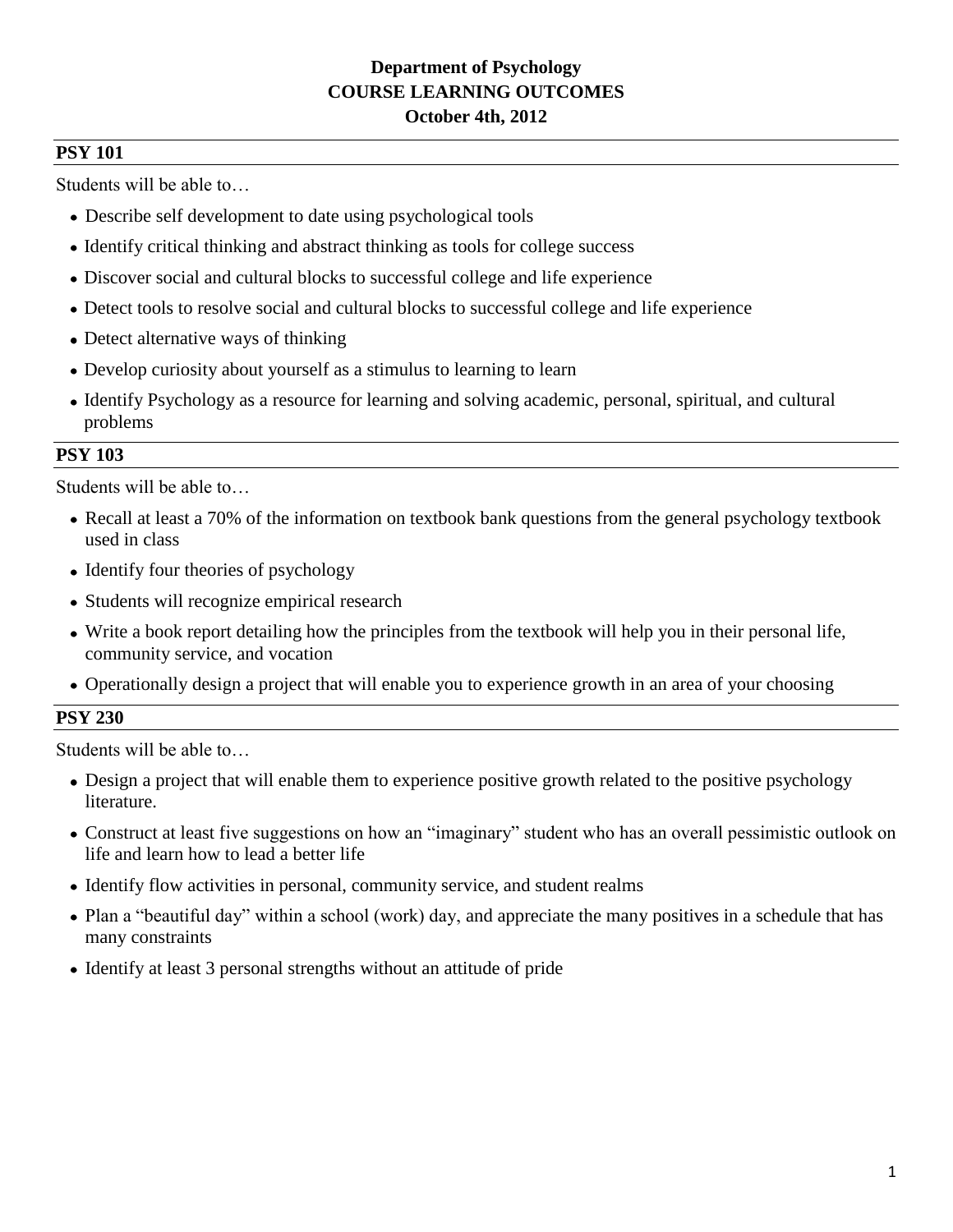Students will be able to…

- Understand, at an initial level, what a psychologist does in his/her field
- Judge career options in the field of psychology
- Critique career direction within the field of psychology

### **PSY 300**

Students will be able to…

- Summarize classic theories of the field of personality
- Describe specific areas of adult development and aging
- Compare quantitative and qualitative ways that people change to the area of personality
- Create your own theory of personality development
- Use your own theory of personality to understand your family history, sibling order, parent's personalities, social/cultural influences, school experiences, life impact events, and individual strengths and weaknesses

### **PSY 301**

Students will be able to…

- Recognize, identify and explain fundamental principles and theories related to field of biological psychology
- Identify implications of the course material for understanding oneself and others from a functional perspective
- Locate and summarize professional journal articles related to the field of biological psychology
- Demonstrate skill in oral presentation of a bio psych topic
- Write a paper in the field of biological psychology

#### **PSY 308**

Students will be able to…

- Describe physical, cognitive, language, social, and moral development from the span of birth to adolescence
- Students will be able to list impacts of children's cultural diversity, and recent brain research
- Students will apply an understanding of development in an applied field experience
- Students will apply developmental findings to practical areas such as effective parenting and teaching
- These objectives will be achieved through your diligent study of the assigned readings, lectures given, videos shown, and key written assignments

#### **PSY 320**

- Identify 3 major theories of social interaction
- Summarize at least two methods of social interaction
- Compare the development of personal behavior to the development of group behavior
- Describe key aspects of attitudes, communication, pro-social behavior, and anti-social behavior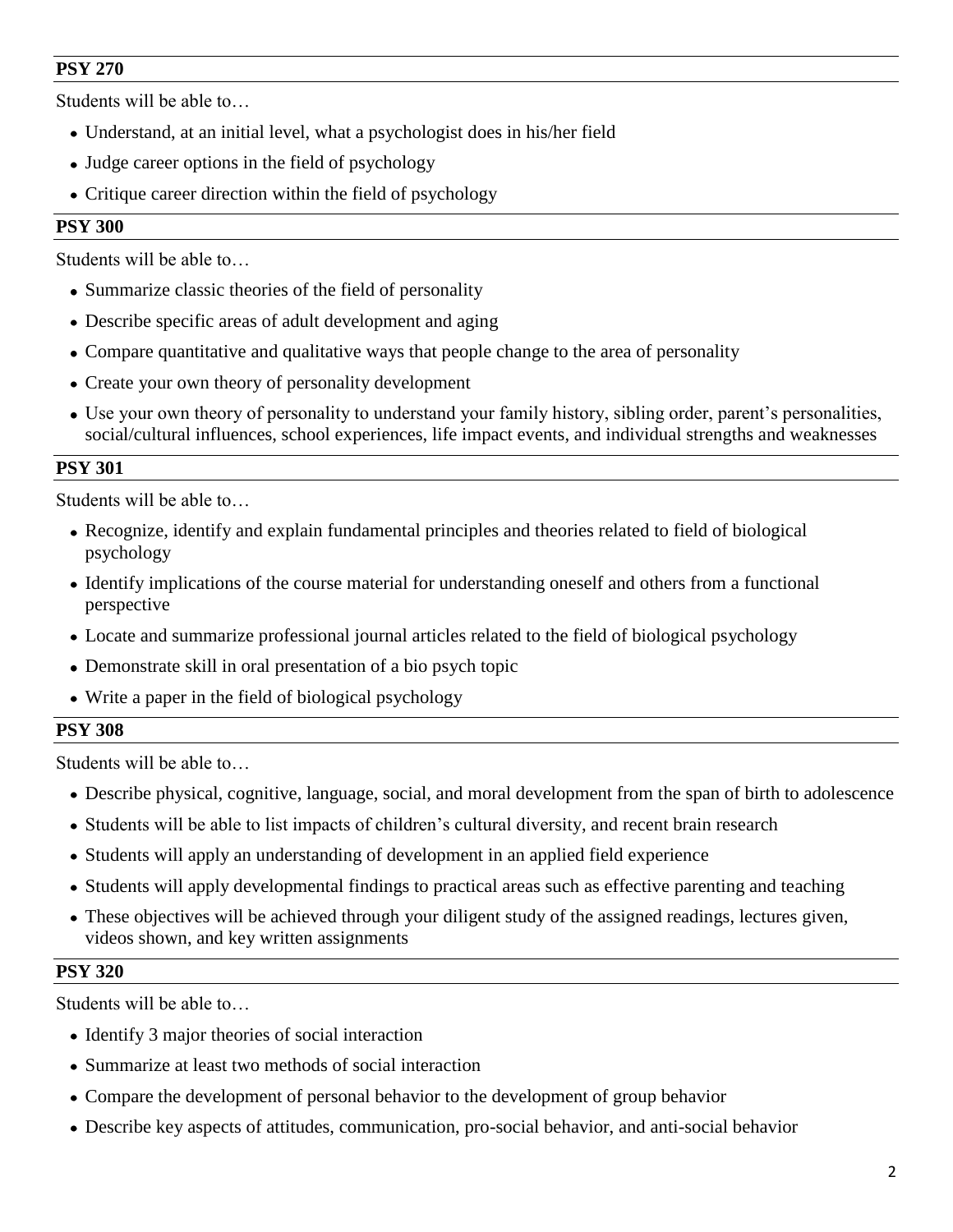Students will be able to…

- Identify five key themes regarding abnormal psychology 70% on textbook bank questions from the abnormal psychology textbook
- Evaluate case studies and identify diagnosis (from DSM Axes I and II)
- Implement one (or more) of the following 3 elements:
	- 1) Creative empathy project. The project can be a speech, classroom demonstration, video, etc. The project will demonstrate why empathy is such an important component of mental health treatment (not to mention human interaction).
	- 2) Fairness projects. Students will choose a written media (book, research report, etc.) and film (documentary, movie, etc.) and report how mentally challenged individuals were treated unfairly by others (and how the situation might have been ameliorated).
	- 3) Write a research paper about some aspect of DSM diagnosis. Included in the paper is the importance of the topic to the student and how the paper can help the student benefit society.

#### **PSY 325**

Students will be able to…

- Recognize, identify, and explain the terminology and techniques from multiple therapeutic orientations
- Interpret the thoughts, feelings, and behaviors of hypothetical "clients" by using the theoretical frameworks of multiple orientations
- Critically compare and integrate the techniques and interpretations from multiple therapeutic modalities to design a treatment plan for a hypothetical client
- From a Christian perspective, begin to critique the paradigm of individual psychology, and will be able to discriminate between its more- and less-helpful assumptions

#### **PSY 330**

Students will be able to…

- Recognize the historical and contemporary psychological theories of moral development and moral motivation.
- Use moral psychological theories to better enhance character development in real-life situations (e.g., parenting, education, preaching, discipleship, etc.).
- Classify the differences in values across cultures, as well as factors that may contribute to such differences, and the implications that such differences have for a life of Christian discipleship.
- Critique articles and studies published in psychological journals, specifically in the area of moral psychology.
- Integrate multiple theories and findings into a single unified understanding of human character and morality.

#### **PSY 341**

- Define in detail the concept of a "community of Love (based on Wesleyan theology)."
- Identify stages of small group development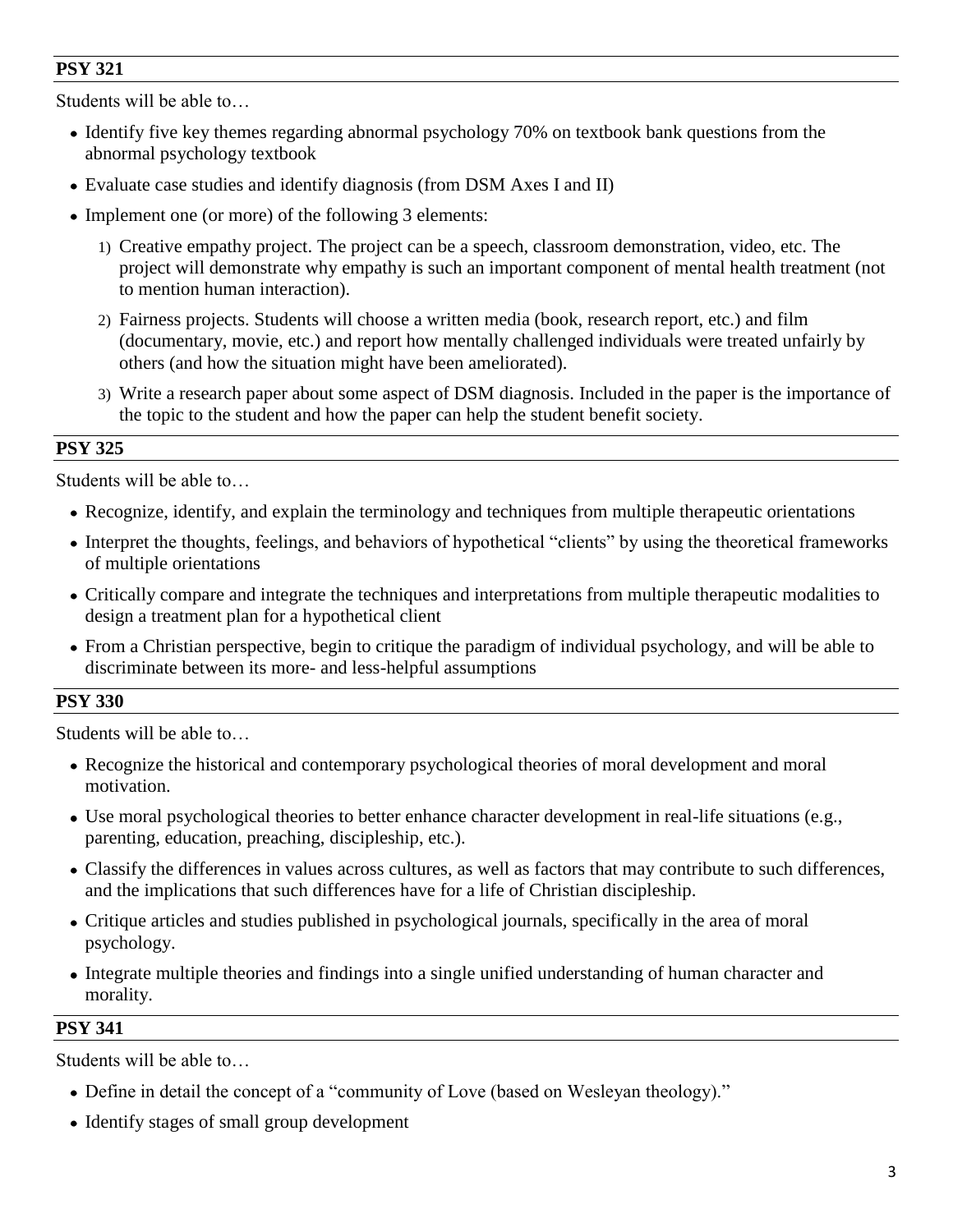- Demonstrate effective communication skills in supervision group
- Success rate, students will be able to pass an on-line quiz consisting of textbook test bank questions regarding small group counseling.
- Discuss effective leadership in handling common small group dilemmas.
- Plan interactive exercises with their group of first year students

Students will be able to…

- Describe your personal experience with regard to small group dynamics
- Summarize at least one aspect of self as well as how you relate to others
- Produce an environment of confidentiality where people feel free to share
- Identify ways to personally grow

#### **PSY 350**

Students will be able to…

- Describe instruments that may be used in the following domains: behavioral checklists, objective measure, intelligence measures, individual, and relational measures.
- Summarize the scientific basis of test development, including reliability and validity.
- Identify, at the basic level, an inventory to be used for diagnosis.
- Design a basic-level treatment plan for a client.

#### **PSY 360**

Students will be able to…

- Describe key themes of human sexuality and the interaction of physiological, psychological and sociocultural psychology and sex gender and behavior
- Demonstrate skill in oral presentation of and write a paper on a topic related to sexuality from an accurate and broad information base
- Infer how course material relates to (a) understanding the context of a wholesome human life, and (b) their personal values and commitments

#### **PSY 380**

- Describe seven family theories and their core concepts and techniques.
- Critique the impact of marriage, divorce, and cohabitation.
- Describe families from a theological perspective.
- Summarize marriage education in the areas of mate selection, premarital preparation, and divorce prevention.
- Compare concepts of family therapy to your own family.
- Predict possible impacts to your future family based on your family analysis.
- These objectives will be achieved through your diligent study of the assigned readings, lectures given, videos shown, group presentations, and key written assignments.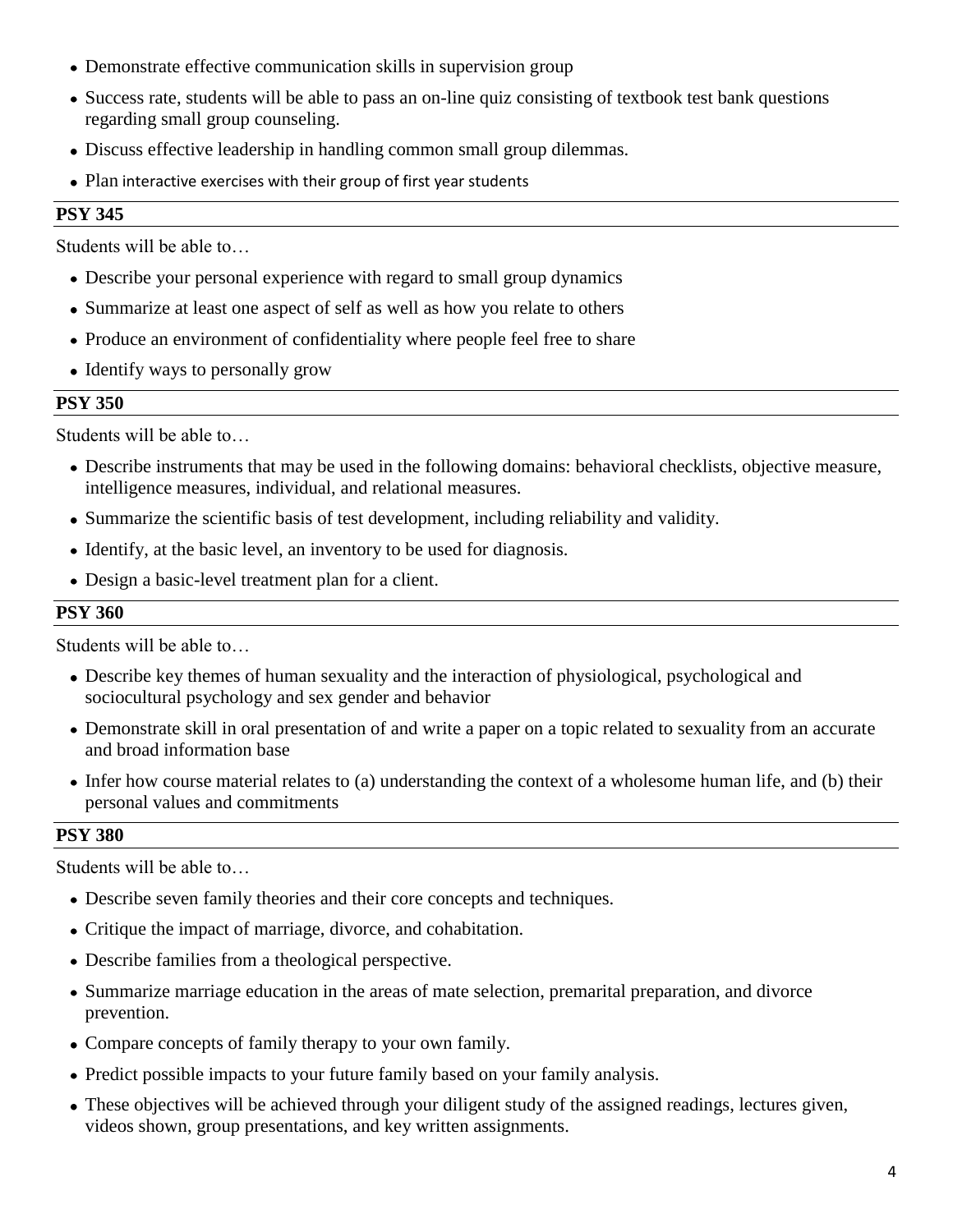Students will be able to…

- Use online tools to locate and gather both electronic and hard-copies of journal articles.
- Appropriately identify, interpret, and critically evaluate relevant published articles of others who have conducted research.
- Integrate information from articles that you have read, so as to accurately compare the theories, findings, and "lingering questions" in the current literature on a given psychological topic.
- Explain the concepts of research ethics, validity, and reliability, and implement these concepts into the process of developing an appropriate research question and testable hypotheses.
- Identify, judge, and use empirical measures of psychological constructs.
- Use APA format (by memorizing common formatting requirements, by practicing your application, and by identifying and editing your own formatting errors).
- Construct an experimental research design

## **PSY 391**

Students will be able to…

- Carry out the implementation of an experimental research design, including troubleshooting problems that arise during your experiment.
- Identify several statistical analyses, including an understanding of the basic nature of statistical analyses, and the conditions under which each type of analysis is used.
- Calculate interpret, and write-up the results from a variety of statistical analyses, including: regression, chisquare, t-tests, and multiple types of ANOVAs.
- You will continue to develop a proficiency in writing-up your study in a scholarly manner by receiving indepth feedback regarding your writing, and by identifying and editing your own formatting errors.
- You will gain experience and proficiency in conducting oral presentations of your work, and in providing helpful critical feedback to other students regarding their presentations.

#### **PSY 400**

Students will be able to…

- Recall content from major areas of psychology
- Identify elements needed for the application process for graduate school in psychology or a related field
- Create an application for graduate school in psychology or a related field
- Select at least two institutions for potential graduate school application
- Appraise selected ideas in contemporary psychological theory

#### **PSY 409**

- Describe basic features of learning and behavior
- Compare one's life with respect to learning theory and cognitive theory
- Describe how the scientific method works within the contest of cognitive psychology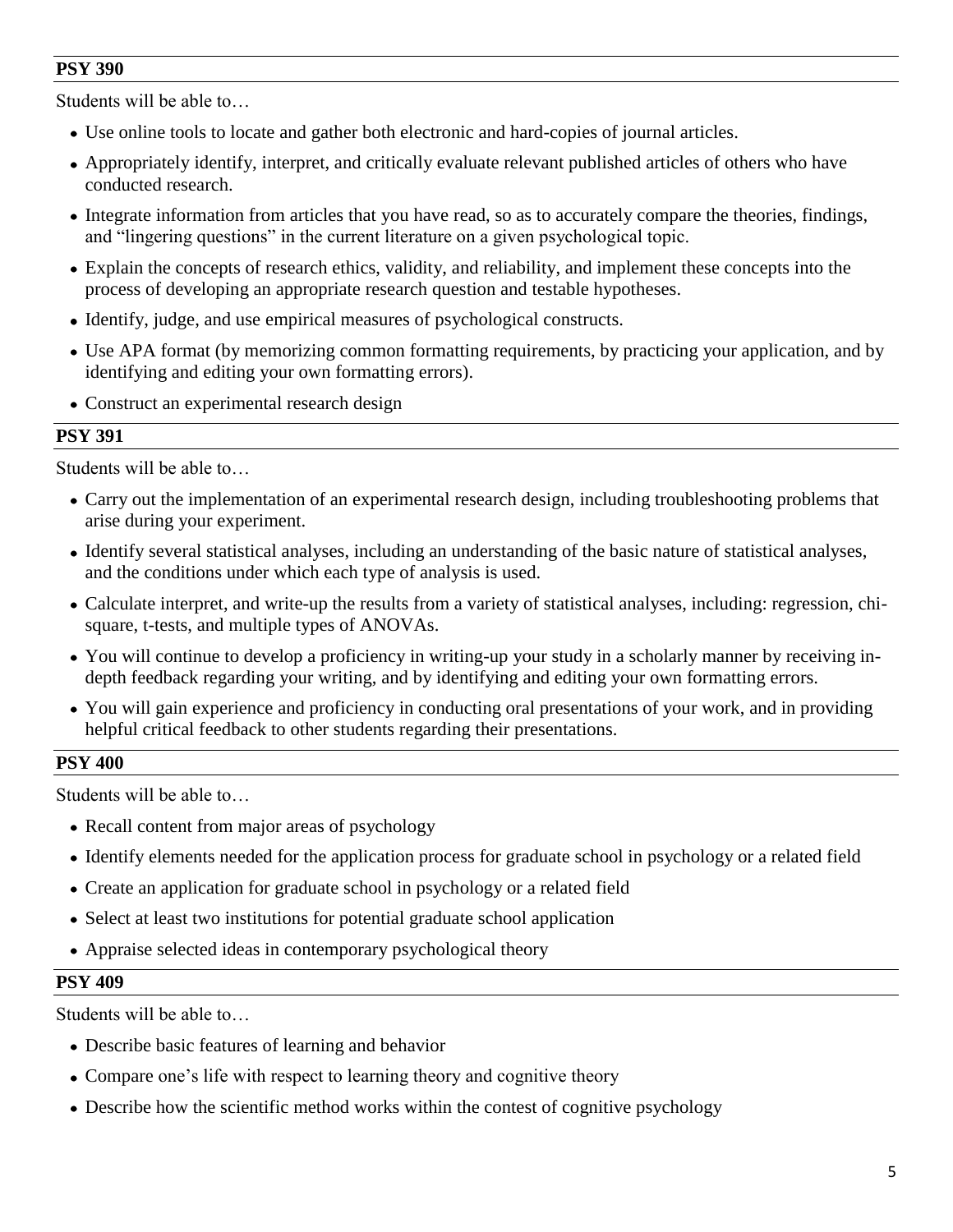- Explain theories in cognitive psychology including sensory registration, pattern recognition, attention, memory, language acquisition, expertise, problem solving, and decision making
- Apply leaning theory and cognitive theory to real-world events

Students will be able to…

- Write a paper integrating theological insight and psychological approaches within the therapeutic self
- Organize and construct an oral presentation which integrates theology insights and psychological approaches within the therapeutic self
- Identify key themes regarding the historical relationship between religion and psychology and different models of the therapeutic relationship
- Identify specific issues that arise in conducing therapy with religious persons
- Identify and explain implications of course material as it relates to their personal values and beliefs

## **PSY 420**

Students will be able to…

- Identify four aspects of how moral development and Christian spirituality are related
- Compare moral development to Christian spirituality
- Summarize three key aspects of the nature of moral character
- Critique the Wesleyan theological tradition with regard to moral character

### **PSY 440**

Students will be able to…

- Identify the dynamics of religious experience
- Summarize key aspects of religious conversation and spirit devotion
- Compare the nature of altruism with the nature of love
- Critique the impact of spiritual practices on character development, psychological wellbeing and health
- Identify topics related to the integration of psychology and Christian theology
- Develop a project synthesizing the psychology of religion, specifically focusing on one to two aspects of spiritual development

## **PSY 470**

- Understand what a psychologist does in his/her field.
- Critique career direction within the field of psychology.
- Implement specific psychological skills in the field of psychology.
- Monitor specific psychological skills in the field of psychology.